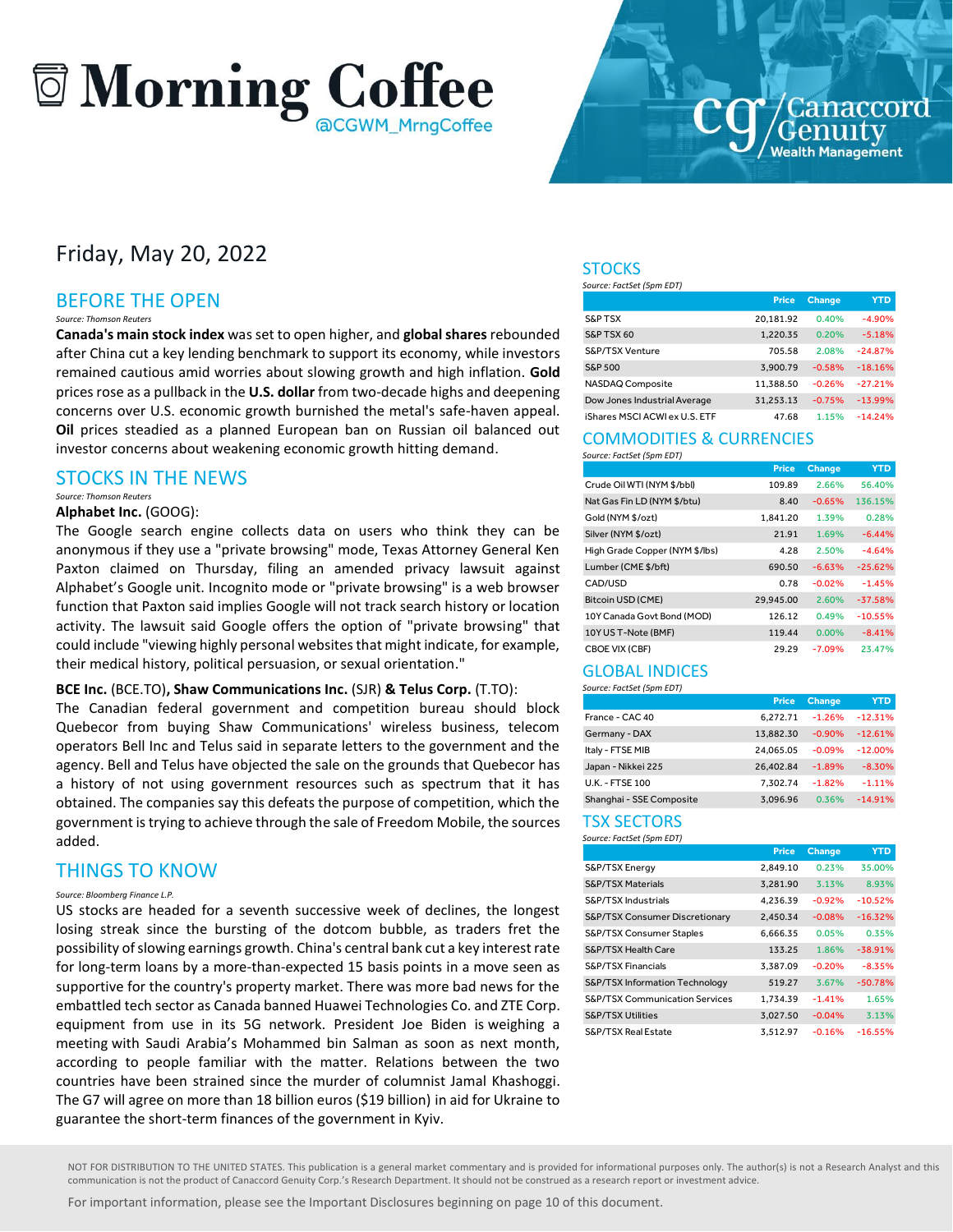

#### CANADIAN EQUITIES OF INTEREST

*Listed Alphabetically by Symbol*

#### **Canopy Growth Corporation\* (WEED: \$7.51), Net Change: \$0.33, Change: 4.60%**

#### **Canopy's deal with California-based Jetty**

- Canopy Growth announced that it has entered into a definitive agreement that will allow the company the right to acquire up to 100% of Lemurian, Inc. (operating as "Jetty") in the event of THC becoming federally permissible in the US
- Terms of the above arrangement include an upfront payment from Canopy (though "Canopy Sub") of ~US\$69M (composed largely of CGC shares and some cash) in exchange for a 75% equity stake in Jetty (upon federal permissibility)
- Canopy will also have the right to acquire the remaining 25% with additional payments to be made once/if the option is triggered and in the interim, Canopy and Jetty will operate as independent entities
- More specific to Jetty, Canopy believes the company has compiled attractive extraction capabilities in clean vape technology that it believes will continue to be in high demand as market preferences refine

#### *Canaccord Genuity Corp. acted as financial advisor and provided fairness opinion to Acreage Holdings Inc. in its proposed transaction with Canopy Growth Corp.*

#### **Computer Modelling Group Ltd.\* (CMG: \$5.12), Net Change: -\$0.25, Change: -4.66%**

#### **Quarter Highlights**

- CMG reported March Q4 results with headline revenue of \$18.8M (+12% Y/Y), which was above expectations of Street \$17.1M and key recurring revenue line was up an estimated +9% Y/Y excluding currency and catch-up items (vs. +4% last quarter)
- EBITDA was \$8.4M or \$7.5M excluding CEWS versus Street of \$8.4M and EPS came in at \$0.06 in line with consensus of \$0.06 and separately, new CEO Pramod Jain brings experience from time spent at Plusgrade, a SaaS e-commerce company
- Energy services industry bellwethers continue pointing to overall improvements in most major markets despite the uncertainties posed by the Russia/Ukraine war

#### **Converge Technology Solutions Corp.\* (CTS: \$7.25), Net Change: \$0.64, Change: 9.68%**

#### **Converge acquires TIG**

- Converge announced the acquisition of Technology Integration Group (TIG) on Thursday, May 19, 2022, for US\$74M in cash and a close is expected as early as June with impact in Q3
- Converge is paying US\$74M in cash plus working capital adjustment at close and it is noted that TIG generated gross revenue of C\$423M and EBITDA of C\$14.8M in the LTM exiting October 2021
- TIG is a hardware and software VAR with customers across the US and Canada, as well as a modest footprint in China with expertise in working across Enterprise, SMB, State, Local and Education verticals, with a small managed services offering
- TIG is the largest VAR acquisition by revenue to date by Converge and has complementary capabilities, including exposure to government and education sectors and similar vendor partnerships

#### **Hamilton Thorne Ltd.\* (HTL: \$1.51), Net Change: -\$0.06, Change: -3.82%**

#### **Q1/22 first look**

- Revenue grew 22% Y/Y to \$14.1M which came in below consensus of \$14.6M and adjusting for contributions from Tek-Event (acquired April 2021) and IVFtech (acquired July 2021), organic growth was 4% Y/Y (8% constant currency)
- The revenue miss was primarily due to supply chain issues that led to a delay in producing and shipping over \$0.5M worth of orders in Q1, which occurred alongside a ~4% negative impact from exchange rate fluctuations
- Gross profit margin contracted from 51% to 49% Y/Y, as did adjusted EBITDA margin from 20% to 18% Y/Y and this produced adjusted EBITDA of \$2.5M, which came in below consensus of \$2.7M
- Management commented that it has resolved the supply chain issues that led to the production delay in Q1, noting that it will likely take until Q3 to work through the accumulated backlog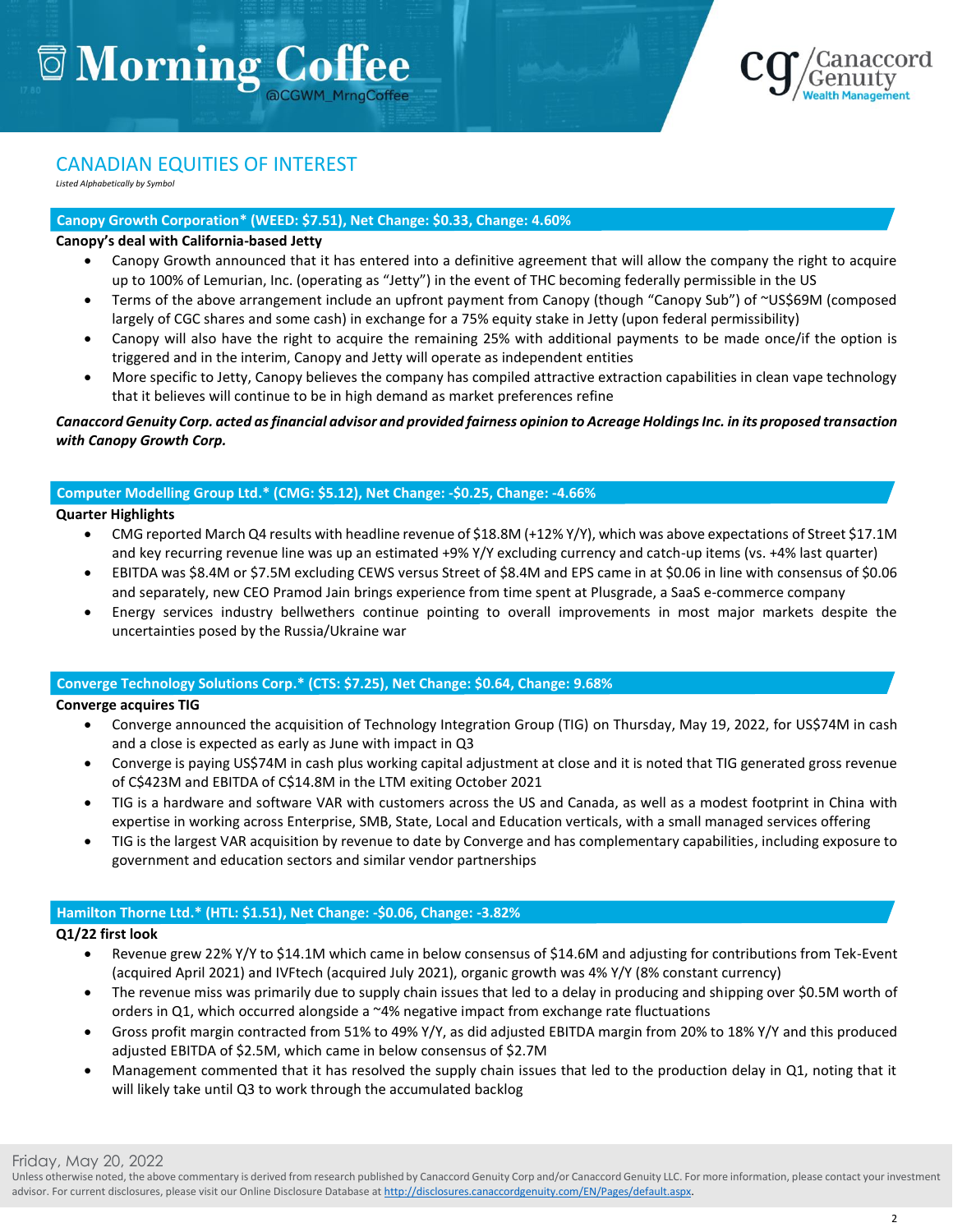

#### US EQUITIES OF INTEREST

*Listed Alphabetically by Symbol*

#### **BlackBerry\* (BB: \$6.01), Net Change: \$0.13, Change: 2.21%**

#### **Analyst Day Highlights**

- A key focus of the Analyst Day was on management's strategy of growing its software and services segment, which is expected to drive a combined 13% revenue CAGR from F2022-F2027 to ~\$1.2B with increasing profitability
- Blackberry estimates its security SAM (including Endpoint Security and Managed Security Services) will reach ~\$34B by F2027, growing at a ~14% CAGR from F2022
- BlackBerry's IoT TAM opportunity is primarily driven by QNX and is expected to grow at an 8-12% CAGR from ~\$1B in 2021 to ~\$3B in 2025
- Management offered an updated long-term target with overall revenue growing at a 13% 5-year CAGR from \$655M in F2022 to \$1,213M by F2027

#### **Ocuphire Pharma.\* (OCUP: \$2.04), Net Change: -\$0.08, Change: -3.77%**

#### **Nyxol Phase 3 Data Update**

- Nyxol Phase 3 data showed statistically significant >= 3 line improvement at both day 8 and 15 vs placebo, a clear win for the primary endpoint
- Nyxol showed more patients with >= 3 lines improvement at day 8 vs placebo (13% vs 3%, p<0.05) (mITT) and separation between Nyxol and placebo groups increased further at day 15 (21% vs. 3%, p<0.01) (mITT)
- Additionally, more Nyxol-treated subjects achieved a clinically meaningful >= 2 line improvement vs placebo at day 8 (41% vs. 22%, p%, p<0.05), and at day 15 (44% vs. 23%, p0.05) (mITT)
- Positive data for Nyxol in low light helps to differentiate Nyxol in presbyopia, where night driving is a serious issue and the FDA label for VUITY warns to use caution with night driving or with hazardous activities performed in low light conditions

#### **Shockwave Medical\* (SWAV: \$160.22), Net Change: -\$2.12, Change: -1.31%**

#### **Data presented at the 2022 Scientific Sessions of the Society for Cardiovascular Angiography & Interventions (SCAI)**

- New coronary data from the Disrupt CAD III (NCT03595176) and IV (NCT04151628) studies were presented, demonstrating similar safety and efficacy data in both men (n=342) and women (n=106) after one year
- Two-year results in peripheral from the Disrupt PAD III study (NCT02923193) showed superior long-term outcomes and future treatment flexibility with IVL over PTA in the treatment of severely calcified peripheral arteries
- New long-term results from PAD III showed that IVL was favored over PTA at one year (80.5% vs 68.0%) and two years (74.4% vs 57.7%) with respect to the primary patency (the degree to which blood vessels are not obstructed)
- Previously, IVL was determined to have higher 30- day procedural success over PTA with a rate of 65.8% vs 50.4% and more importantly, IVL has an excellent safety profile as there were fewer post-operative complications with IVL use

#### **Ventyx Biosciences\* (VTYX: \$17.93), Net Change: \$1.03, Change: 6.09%**

#### **Clinical progress across all drug platforms in 2H22**

- Lead product VTX002 is a small molecule oral S1P1R modulator, currently in Phase II development for ulcerative colitis (UC) with a top-line data read-out anticipated in 2023
- A broad dosing range was tested in the company's Phase I SAD and MAD study conducted in healthy volunteers, and results showed a dose-dependent and linear PK characteristic. Additionally, the drug has a half-life of 22 hours, a key differentiator
- Ventyx's TYK2 inhibitor, VTX958, is on track to report top-line data from the ongoing Phase I MAD study in early 3Q22 and management expects the data to include full safety results and drug exposure levels, as well as target engagement results
- The company ended 1Q22 with cash of \$254.3M and recorded a net loss of \$22.73M for 1Q22, compared to a net loss of \$37.6M for 1Q21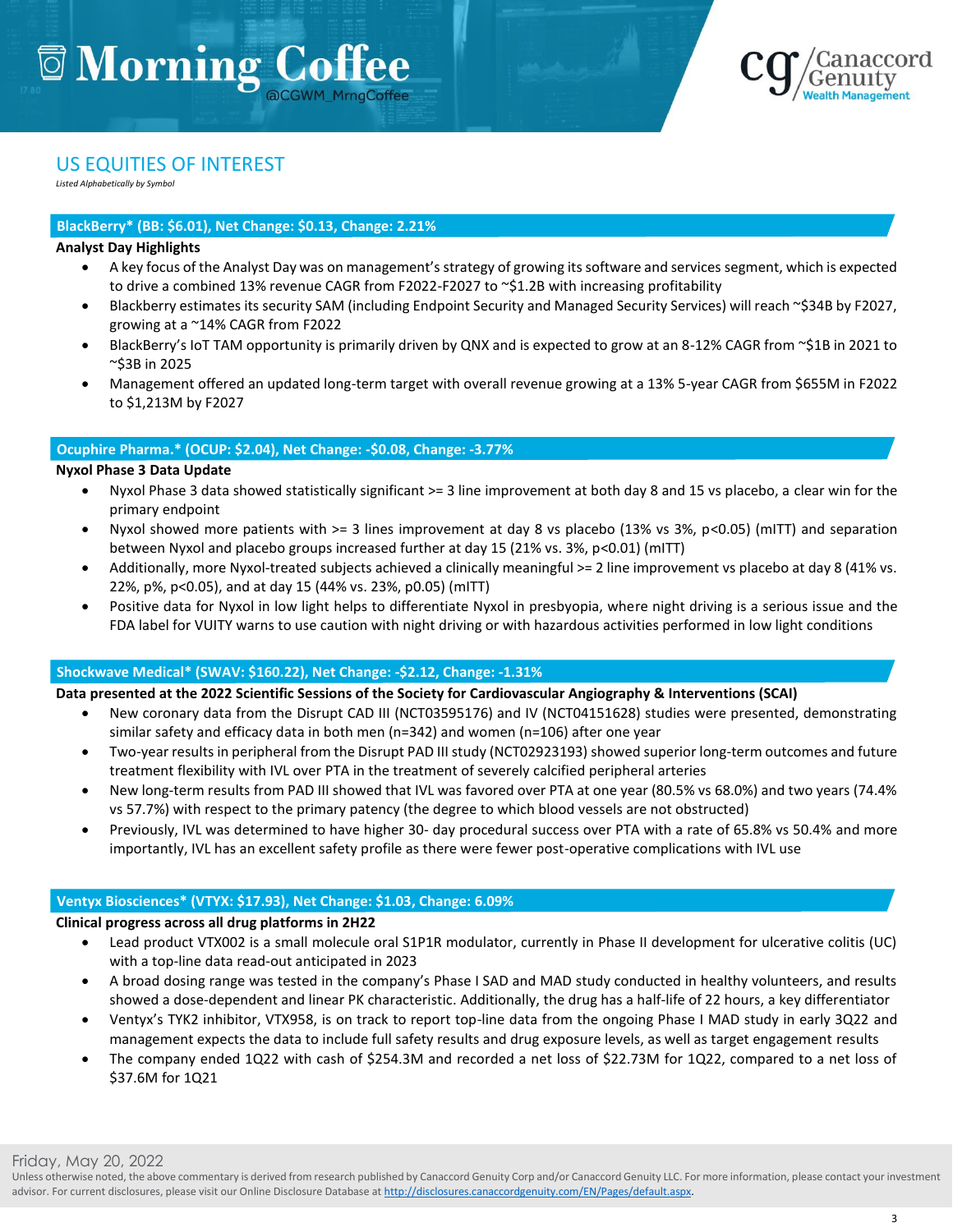

#### INDUSTRY UPDATE

#### **Oil**

#### **Market – Bloomberg**

- WTI (July) is down 0.1% to \$109.79 and Brent (July) is up 0.2% to \$112.27
- WTI is little changed this morning after rising 2.7% on Thursday, though crude is still on pace for a modest 0.7% decline for the week
- It is very quiet in the space this morning
- Yesterday's report around Chinese purchases of Russian oil remains a key focus, with China expected to accelerate its purchases of heavily discounted Russian oil this month
- However, Chinese demand remains a headwind as its Covid Zero policy has continued to hit demand, while Shanghai discovered Covid infections outside quarantined areas for first time in six days, denting hopes for easing of lockdown settings and associated supply chain bottlenecks
- There's not much new around the European ban on Russian oil, though expectations remain for an agreement to be reached by the end of the month
- Elsewhere, yesterday President Biden was reported to be mulling a meeting with Saudi Arabia's Crown Prince Mohammed bin Salman
- Data today include the rig count, which last week rose by six to a post-pandemic high of 563
- The dollar is little changed on the major crosses this morning, though the dollar index is on pace for its biggest weekly decline since Nov-20

#### **Global Markets – Bloomberg/ Reuters**

- China's seaborne Russian oil imports are expected to jump to a near-record 1.1M bpd in May, up from 750K bpd in Q1 and 800K bpd in 2021
- That is on top of 800K bpd China receives from Russian pipelines
- Russian spot prices are \$29 lower than before the invasion, boosting refiner margins in China
- The dynamic has put pressure on the US and Europe, with Treasury Secretary Yellen saying yesterday that G7 officials have also discussed secondary sanctions to enforce a price cap on Russian oil, in what would effectively be a buyers' carte
- US Energy Secretary Granholm also said yesterday that the White House has not ruled out secondary sanctions on countries that purchase Russian oil
- The updates follow yesterday's report that said China was in talks to buy Russian oil to refill its strategic reserves
- The ~2M bpd of Chinese purchases from Russia would be a big jump, as Russian oil imports were up 4% y/y in April to 1.59M bpd, well below the 38% jump y/y from Saudi Arabia
- Iran's crude exports to China have fallen sharply since the start of the war in Ukraine, as China has shifted toward heavily discounted Russian crude
- Iran's exports to China were 700-900K bpd in March, according to estimates, but have since fallen to around 200-250K bpd
- Iran has been left with 37M barrels of crude stored on in floating storage off Singapore, up from 22M barrels in early April
- President Biden is reportedly considering a meeting with Saudi Arabia's Mohammed bin Salman as soon as next month
- Biden had previously said he would only deal with King Salman bin Abdulaziz, shunning MBS over the murder of Jamal Khashoggi
- However, higher gas prices have put pressure on Biden to make amends with the prince as he has effective control of the kingdom

*Source: FactSet*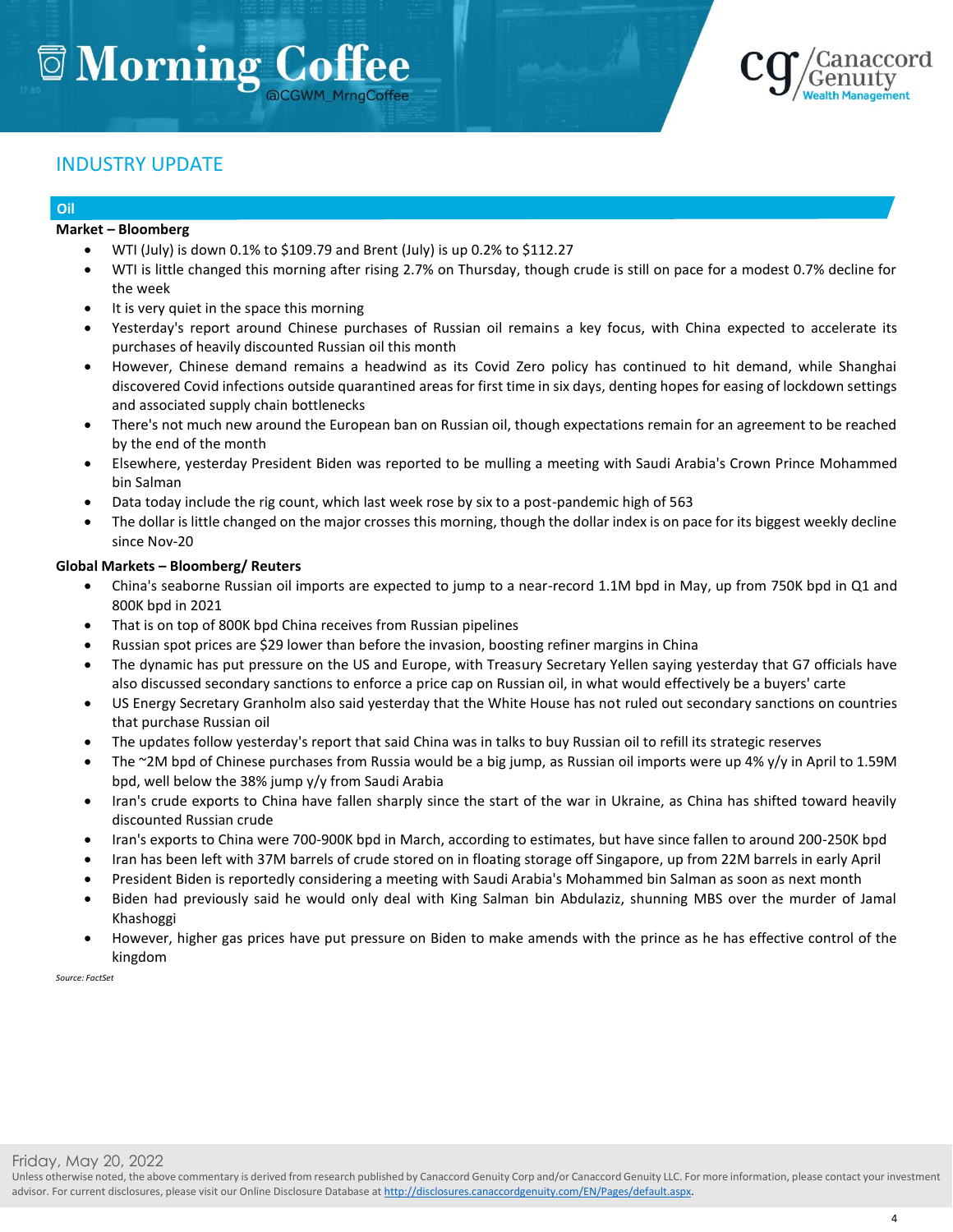

#### MORNING INK REPORT

Interfor insiders lumber through the market storm *Source: INK Research* As of: Thursday, May 19, 2022

#### **Company Highlight: Interfor (IFP)**

- Lumber prices have been falling hard with futures prices off about 25% over the past week, and that has dragged down Interfor (IFP) stock in the process
- On Wednesday alone, the stock fell 9.9%, and insiders are seeing the selling storm as a buying opportunity
- Interfor produces wood products in British Columbia, and in the Northwest and South of the USA for sale to markets around the world.
- Bearish housing narratives are not hard to find as on Wednesday's Real Vision Daily Briefing Michael Gayed, CIO and portfolio manager at Toroso Investments and author of the Lead Lag Report, outlined his bearish take on the situation
- For its part, when Interfor released Q1 results on May 11th, they said, "North American lumber markets over the near term are expected to remain above historical trends driven by continued strong demand from new housing starts and repair and remodel activity, albeit with volatility"
- They also remain upbeat for the medium term but acknowledge that there is a potential for elevated interest rates which could slow lumber demand
- Certainly, the company has benefited from demand since the pandemic started as EPS for the 12 months ended March 2022 was \$15.28, up from \$8.09 a year earlier
- While investors have been selling since the Q1 report, insiders have been taking the opposite side and buying
- On Wednesday the stock sank below its 200-day moving average (\$33.73) to close at \$31.45 which is also below the lower bound of its Bollinger Band (\$32.67)
- On May 16th, Interfor (IFP) CFO Richard Pozzebon bought 16,180 shares at prices ranging from \$33.00 to \$33.51 and he now holds 39,970 shares
- On May 18th, Senior Vice President Eric Larouche bought 2,000 shares at \$32.10 and he now holds 4,000 shares



**Interfor (IFP) Chart**

Friday, May 20, 2022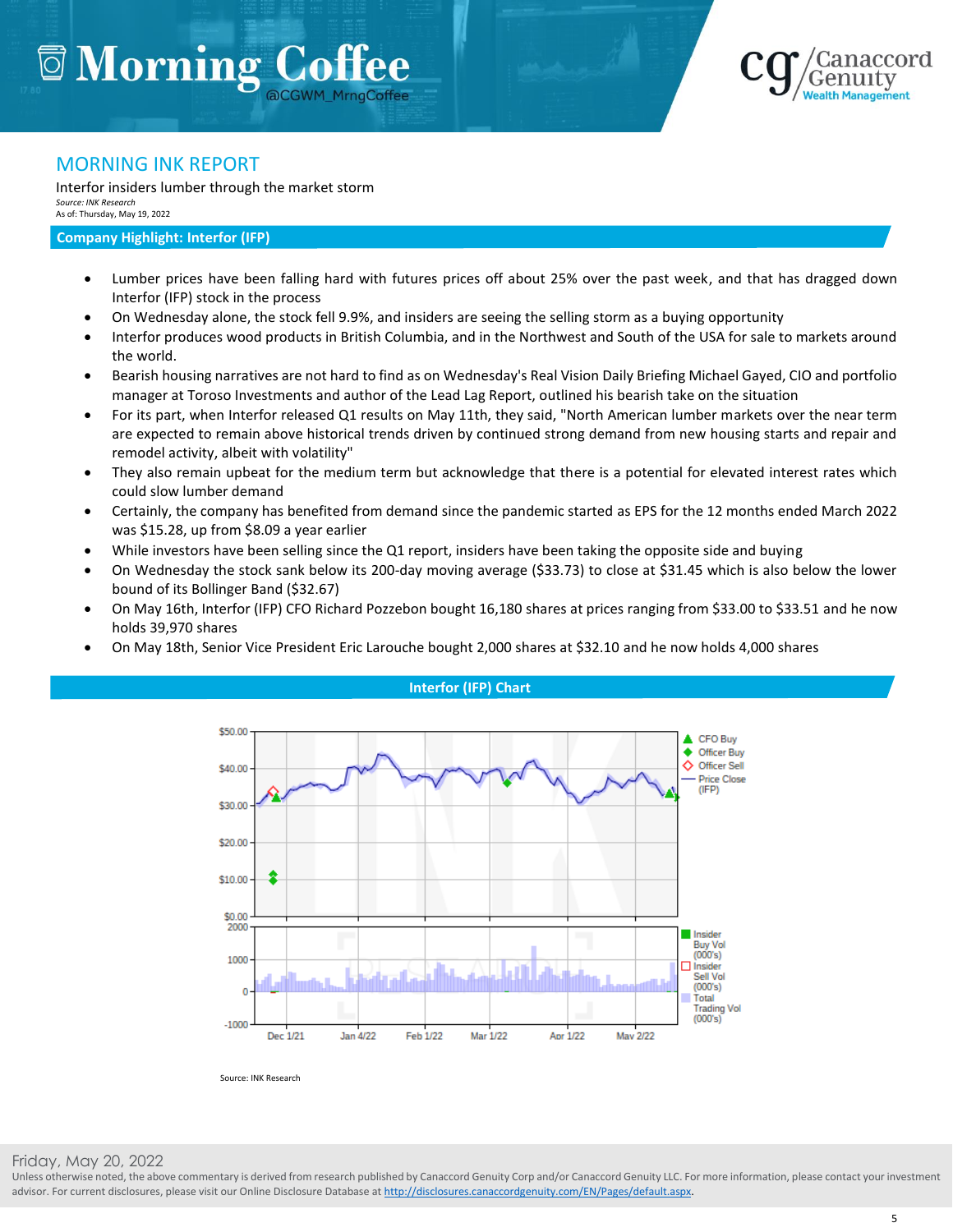# **Jackson Morning Coffee**



#### MARKET MOVERS

*Source: FactSet*

|            | 12    |
|------------|-------|
|            | 1     |
| <b>CPX</b> | 44.90 |
| CJ.        | 9.24  |
| OL Y       | 58.00 |
| <b>PNF</b> | 1.94  |
| <b>SW</b>  | 27.52 |
| <b>SDE</b> | 13.60 |
|            |       |

| Capital Power Corporation                    | <b>CPX</b>  | 44.90 | <b>Brookfield Business Partners LP</b> | BBU.U       | 27.80  |
|----------------------------------------------|-------------|-------|----------------------------------------|-------------|--------|
| Cardinal Energy Ltd.                         | CJ          | 9.24  | Cresco Labs, Inc.                      | <b>CL</b>   | 5.04   |
| Olympia Financial Group Inc.                 | OLY         | 58.00 | Dexterra Group, Inc.                   | <b>DXT</b>  | 5.73   |
| Pine Cliff Energy Ltd.                       | <b>PNE</b>  | 1.94  | GoldMoney Inc.                         | XAU         | 1.51   |
| Sierra Wireless Inc.                         | SW          | 27.52 | Green Thumb Industries Inc.            | GTII        | 15.62  |
| Spartan Delta Corp                           | <b>SDE</b>  | 13.60 | Kontrol Technologies Corp.             | <b>KNR</b>  | 1.24   |
|                                              |             |       | Lassonde Industries, Inc. Class A      | LAS.A       | 121.40 |
|                                              |             |       | Northview Fund Trust Units A-144A-     | <b>NHF</b>  | 14.62  |
|                                              |             |       | Planet 13 Holdings, Inc.               | <b>PLTH</b> | 1.98   |
|                                              |             |       | Restaurant Brands International Inc    | QSR         | 64.41  |
|                                              |             |       | Saputo Inc.                            | <b>SAP</b>  | 25.04  |
|                                              |             |       | TFI International Inc.                 | <b>TFII</b> | 101.61 |
|                                              |             |       | Thinkific Labs, Inc.                   | <b>THNC</b> | 2.23   |
|                                              |             |       | Topicus.com, Inc.                      | <b>TOI</b>  | 65.91  |
|                                              |             |       | Xebec Adsorption Inc.                  | <b>XBC</b>  | 0.88   |
| <b>U.S. 52-Week Highs</b>                    |             |       | <b>U.S. 52-Week Lows</b>               |             |        |
| NASDAQ Total 52-Week Highs                   |             | 8     | <b>NASDAQ Total 52-Week Lows</b>       |             | 189    |
| NYSE Total 52-Week Highs                     |             | 14    | <b>NYSE Total 52-Week Lows</b>         |             | 215    |
| Antares Pharma, Inc.                         | <b>ATRS</b> | 5.58  | <b>Accenture Plc Class A</b>           | <b>ACN</b>  | 273.61 |
| <b>Cascade Acquisition Corp. Class A</b>     | CAS         | 10.09 | Bank of America Corp                   | <b>BAC</b>  | 34.45  |
| Checkmate Pharmaceuticals, Inc.              | <b>CMPI</b> | 10.47 | BlackRock, Inc.                        | <b>BLK</b>  | 593.08 |
| Delwinds Insurance Acquisition Corp. Class A | <b>DWIN</b> | 9.98  | Charles Schwab Corp                    | <b>SCHW</b> | 62.66  |
| GoGreen Investments Corp. Class A            | <b>GOGN</b> | 10.02 | Cisco Systems, Inc.                    | CSCO        | 41.72  |
| Golden Ocean Group Ltd                       | GOGL        | 16.02 | Eaton Corp. Plc                        | <b>ETN</b>  | 136.08 |
| Good Works II Acquisition Corp.              | GWII        | 9.91  | <b>HCA Healthcare Inc</b>              | <b>HCA</b>  | 203.13 |
| Heartland Media Acquisition Corp. Class A    | <b>HMA</b>  | 9.98  | Intel Corporation                      | <b>INTC</b> | 42.01  |
| Kronos Worldwide, Inc.                       | <b>KRO</b>  | 18.02 | Norfolk Southern Corporation           | <b>NSC</b>  | 228.03 |
| Merchants Financial Group, Inc.              | <b>MFGI</b> | 26.70 | <b>Oracle Corporation</b>              | <b>ORCL</b> | 67.04  |
| NRG Enerav. Inc.                             | <b>NRG</b>  | 46.21 | PNC Financial Services Group. Inc.     | <b>PNC</b>  | 154.75 |

**TSE Total 52-Week Highs 1 2 TSE Total 52-Week Lows 2 5 TSXV Total 52-Week Highs 1 TSXV Total 52-Week Lows 3 9**

**CANADA 52-Week Highs CANADA 52-Week Lows**

| <b>U.S. 52-Week Highs</b>                    |             |       | <b>U.S. 52-Week Lows</b>            |             |        |
|----------------------------------------------|-------------|-------|-------------------------------------|-------------|--------|
| <b>NASDAQ Total 52-Week Highs</b>            |             | 8     | <b>NASDAQ Total 52-Week Lows</b>    |             | 189    |
| NYSE Total 52-Week Highs                     |             | 14    | <b>NYSE Total 52-Week Lows</b>      |             | 215    |
| Antares Pharma, Inc.                         | <b>ATRS</b> | 5.58  | Accenture Plc Class A               | <b>ACN</b>  | 273.61 |
| Cascade Acquisition Corp. Class A            | CAS         | 10.09 | <b>Bank of America Corp</b>         | <b>BAC</b>  | 34.45  |
| Checkmate Pharmaceuticals, Inc.              | <b>CMPI</b> | 10.47 | BlackRock, Inc.                     | <b>BLK</b>  | 593.08 |
| Delwinds Insurance Acquisition Corp. Class A | <b>DWIN</b> | 9.98  | Charles Schwab Corp                 | <b>SCHW</b> | 62.66  |
| GoGreen Investments Corp. Class A            | <b>GOGN</b> | 10.02 | Cisco Systems, Inc.                 | <b>CSCO</b> | 41.72  |
| Golden Ocean Group Ltd                       | GOGL        | 16.02 | Eaton Corp. Plc                     | <b>ETN</b>  | 136.08 |
| Good Works II Acquisition Corp.              | GWII        | 9.91  | <b>HCA Healthcare Inc</b>           | <b>HCA</b>  | 203.13 |
| Heartland Media Acquisition Corp. Class A    | HMA         | 9.98  | Intel Corporation                   | <b>INTC</b> | 42.01  |
| Kronos Worldwide, Inc.                       | <b>KRO</b>  | 18.02 | Norfolk Southern Corporation        | <b>NSC</b>  | 228.03 |
| Merchants Financial Group, Inc.              | <b>MFGI</b> | 26.70 | Oracle Corporation                  | <b>ORCL</b> | 67.04  |
| NRG Energy, Inc.                             | <b>NRG</b>  | 46.21 | PNC Financial Services Group, Inc.  | <b>PNC</b>  | 154.75 |
| RCM Technologies, Inc.                       | <b>RCMT</b> | 21.82 | <b>Target Corporation</b>           | <b>TGT</b>  | 153.43 |
| Star Bulk Carriers Corp.                     | <b>SBLK</b> | 32.21 | United Parcel Service, Inc. Class B | <b>UPS</b>  | 167.39 |
| Trepont Acquisition Corporation I Class A    | <b>TACA</b> | 10.10 | Walmart Inc.                        | <b>WMT</b>  | 119.07 |
| Valhi, Inc.                                  | VHI         | 42.55 | Zoetis, Inc. Class A                | <b>ZTS</b>  | 158.63 |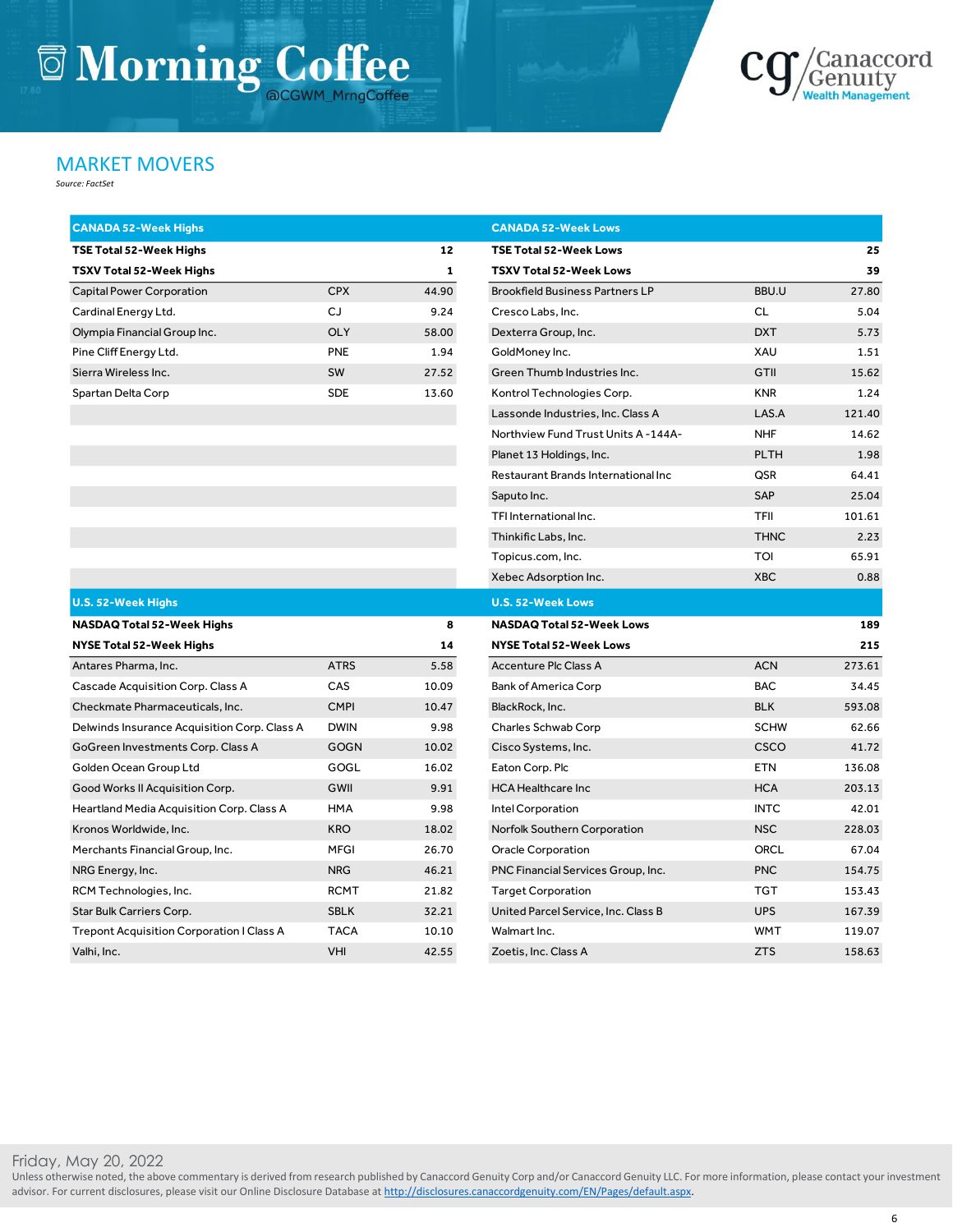

#### ASSET CLASS PERFORMANCE

*Source: FactSet* \*All numbers presented on the table below are based on total return

| As of:                         | 05/20/2022       |              |          | <b>Price Return</b>          |                              |           |          | <b>CAGR</b> |          |
|--------------------------------|------------------|--------------|----------|------------------------------|------------------------------|-----------|----------|-------------|----------|
| Index                          | Price            | <b>Daily</b> | Weekly   | Monthly                      | <b>YTD</b>                   | 1 Yr.     | 3 Yr.    | 5 Yr.       | 10 Yr.   |
| <b>S&amp;P TSX</b>             | 20,181.92        | 0.40%        | 2.45%    | $-8.34%$                     | $-4.90%$                     | 3.94%     | 10.40%   | 8.69%       | 9.22%    |
| S&P TSX 60                     | 1,220.35         | 0.20%        | 1.74%    | $-8.33%$                     | $-5.18%$                     | 4.96%     | 10.90%   | 9.40%       | 10.00%   |
| S&P/TSX Venture                | 705.58           | 2.08%        | 5.74%    |                              | -20.97% -24.87% -24.67%      |           | 5.00%    | $-2.65%$    | $-5.38%$ |
| S&P 500                        | 3,900.79         | $-0.58%$     | $-0.75%$ |                              | $-12.58\% -18.16\%$          | $-5.22%$  | 12.78%   | 12.37%      | 13.87%   |
| NASDAQ Composite               | 11,388.50        | $-0.26%$     | 0.15%    |                              | $-16.38\% -27.21\% -14.37\%$ |           | 14.31%   | 14.41%      | 16.41%   |
| Dow Jones Industrial Average   | 31,253.13 -0.75% |              | $-1.50%$ |                              | $-10.48\% -13.99\%$          | $-7.80%$  | 8.95%    | 10.89%      | 12.33%   |
| iShares MSCI ACWI ex U.S. ETF  | 47.68            | 1.15%        | 0.82%    | $-6.86%$                     | $-14.24\% -14.91\%$          |           | 1.56%    | 0.75%       | 2.90%    |
| Shanghai - SSE                 | 3.096.96         | 0.36%        | 1.37%    | $-3.04%$                     | $-14.91\% -11.79\%$          |           | 2.96%    | 0.36%       | 2.98%    |
| France - CAC 40                | 6,272.71 -1.26%  |              | 1.07%    | $-4.01%$                     | $-12.31%$                    | 0.16%     | 7.74%    | 6.36%       | 11.10%   |
| Germany - DAX                  | 13,882.30        | $-0.90\%$    | 1.04%    | $-1.92%$                     | $-12.61%$                    | $-8.15%$  | 4.29%    | 1.89%       | 8.27%    |
| Italy - FTSE MIB               | 24,065.05 -0.09% |              | 2.12%    | $-2.27%$                     | $-12.00%$                    | $-1.72%$  | 8.15%    | 5.80%       | 10.05%   |
| Japan - Nikkei 225             | 26,402.84 -1.89% |              | 2.54%    | $-2.16%$                     | $-8.30%$                     | $-5.85%$  | 9.57%    | 8.23%       | 13.97%   |
| <b>U.K. - FTSE 100</b>         | 7,302.74 -1.82%  |              | 0.96%    | $-3.93%$                     | $-1.11%$                     | 5.07%     | 3.49%    | 3.46%       | 7.33%    |
| Australia - ASX 200            | 7,064.50 -1.65%  |              | 1.78%    | $-6.62%$                     | $-5.11%$                     | 1.92%     | 7.29%    | 8.38%       | 10.25%   |
| India - S&P BSE 100            | 16,161.58 -2.67% |              | 0.17%    | $-7.35%$                     | $-8.31%$                     | 5.63%     | 13.49%   | 12.06%      | 14.26%   |
|                                |                  |              |          |                              |                              |           |          |             |          |
| Commodity                      | Price            | Daily        | Weekly   | Monthly                      | <b>YTD</b>                   | 1 Yr.     | 3 Yr.    | 5 Yr.       | 10 Yr.   |
| Crude Oil WTI (NYM \$/bbl)     | 109.89           | 2.66%        | 6.01%    | 10.25%                       | 56.40%                       | 92.20%    | 20.53%   | 16.75%      | 1.85%    |
| Nat Gas Fin LD (NYM \$/btu)    | 8.40             | $-0.65%$     | 7.21%    | 17.06%                       | 136.15% 175.32%              |           | 45.88%   | 19.86%      | 11.85%   |
| Gold (NYM \$/ozt)              | 1,841.20         | 1.39%        | 0.91%    | $-6.01%$                     | 0.28%                        | $-3.08%$  | 13.01%   | 7.99%       | 1.47%    |
| Silver (NYM \$/ozt)            | 21.91            | 1.69%        | 5.46%    | $-13.88%$                    | $-6.44%$                     | $-22.46%$ | 15.04%   | 5.46%       | $-2.67%$ |
| High Grade Copper (NYM \$/lbs) | 4.28             | 2.50%        | 4.45%    | $-9.69%$                     | $-4.64%$                     | $-7.43%$  | 16.08%   | 10.66%      | 2.13%    |
| Lumber (CME \$/bft)            | 690.50           | $-6.63%$     |          | $-11.22\% -17.08\% -25.62\%$ |                              | $-52.46%$ | 28.69%   | 13.72%      | 9.12%    |
|                                |                  |              |          |                              |                              |           |          |             |          |
| <b>Miscellaneous</b>           | Price            | <b>Daily</b> | Weekly   | Monthly                      | <b>YTD</b>                   | 1 Yr.     | 3 Yr.    | 5 Yr.       | 10 Yr.   |
| CAD/USD                        | 0.78             | $-0.02%$     | 1.60%    | $-1.49%$                     | $-1.45%$                     | $-5.45%$  | 1.64%    | 1.11%       | $-2.28%$ |
| Bitcoin USD (CME)              | 29,945.00        | 2.60%        | 4.76%    | -27.88%                      | -37.58%                      | $-23.88%$ | 60.97%   | ÷           | ۰        |
| 10Y Canada Govt Bond (MOD)     | 126.12           | 0.49%        | $-0.02%$ | $-0.50%$                     | $-10.55%$                    | $-8.93%$  | $-3.09%$ | $-2.12%$    | $-0.63%$ |
| 10Y US T-Note (BMF)            | 119.44           | 0.00%        | $-0.47%$ | 0.28%                        | $-8.41%$                     | $-9.54%$  | $-1.37%$ | $-1.09%$    |          |
| CBOE VIX (CBF)                 |                  | 29.29 -7.09% | $-6.32%$ | 25.54%                       | 23.47%                       | $-51.26%$ | 19.82%   | 18.14%      | 0.38%    |

*All prices are in local currencies*

Friday, May 20, 2022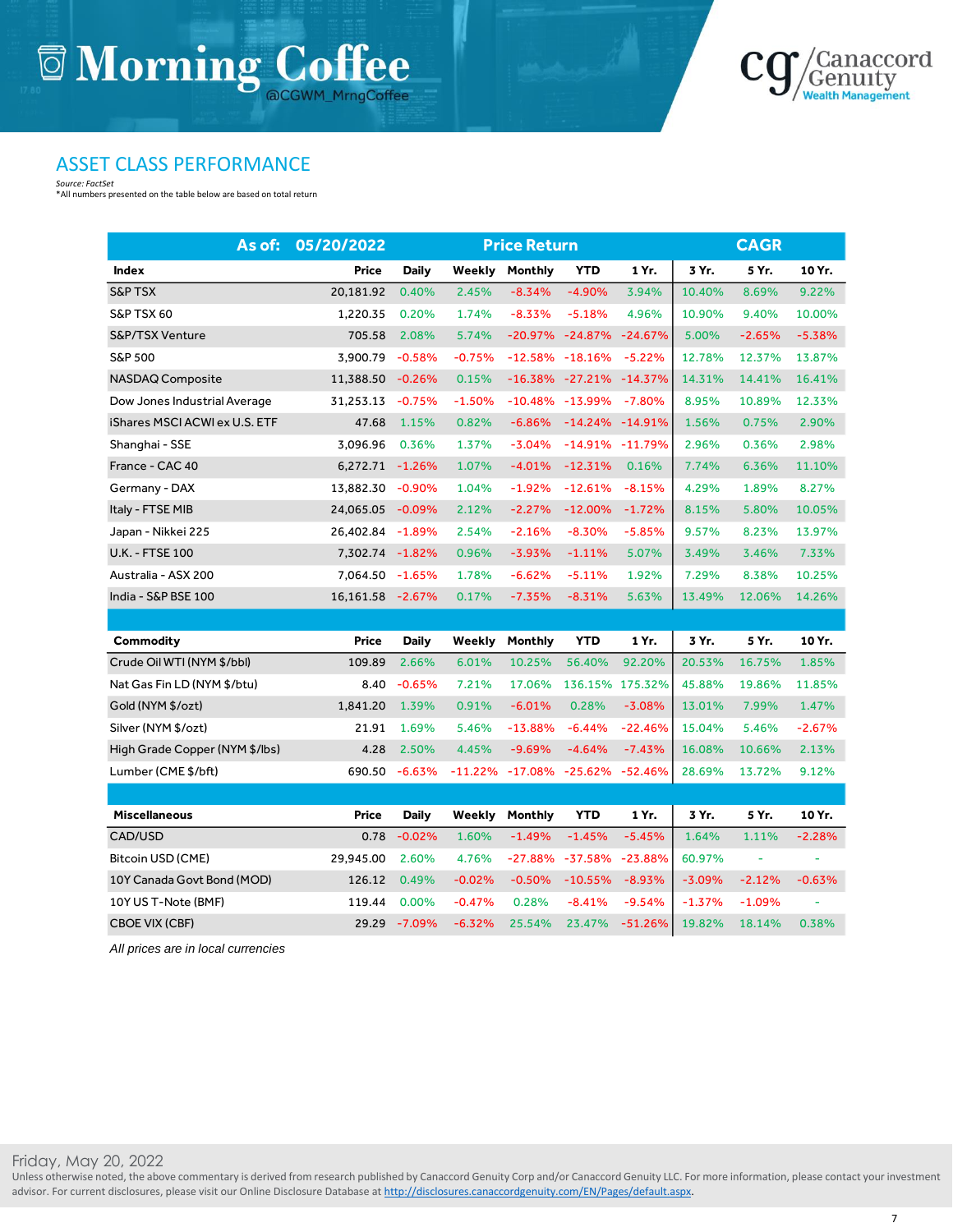

#### MACRO-EVENT SCHEDULE

*Source: Bloomberg Finance L.P.*

| <b>May 16 - 20</b> |           | <b>Event</b>                      | <b>Actual</b> | <b>Estimate</b> |
|--------------------|-----------|-----------------------------------|---------------|-----------------|
| Monday             | CA.       | Housing Starts                    | 267.3k        | 245.7k          |
|                    | <b>US</b> | <b>Empire Manufacturing</b>       | $-11.60$      | 15              |
| <b>Tuesday</b>     | US        | Retail Sales Advance MoM          | 0.9%          | 1.0%            |
|                    | US.       | <b>Industrial Production MoM</b>  |               | 0.5%            |
| Wednesday          | US.       | <b>MBA Mortgage Applications</b>  | $-11.0%$      |                 |
|                    | <b>US</b> | <b>Housing Starts</b>             | 1724k         | 1756k           |
|                    | <b>CA</b> | CPI NSA MoM                       | 0.6%          | 0.5%            |
|                    | <b>CA</b> | <b>CPI YoY</b>                    | 6.8%          | 6.7%            |
| <b>Thursday</b>    | US.       | Philadelphia Fed Business Outlook | 2.6           | 15.0            |
|                    | <b>US</b> | Initial Jobless Claims            | 218k          | 200k            |
|                    | <b>US</b> | <b>Existing Home Sales</b>        |               | 5.64m           |
|                    | US        | Leading Index                     |               | $0.0\%$         |

#### EARNINGS

*Source: Yahoo Finance*

| <b>CANADA</b>                         |               |                        |         |                          |                          |
|---------------------------------------|---------------|------------------------|---------|--------------------------|--------------------------|
| Company                               | <b>Ticker</b> | <b>Exchange Period</b> |         |                          | <b>Time Est.EPS</b>      |
| Bonterra Resources Inc.               | <b>BTR</b>    | <b>TSXV</b>            | Q1 2022 |                          | $\overline{\phantom{0}}$ |
| Canadian Net Real Estate Inves        | NET-U         | <b>TSXV</b>            | Q1 2022 | ÷                        | -                        |
| Carebook Technologies Inc             | <b>CRBK</b>   | <b>TSXV</b>            | Q1 2022 | -                        | $-0.01$                  |
| Deveron Corp                          | <b>FARM</b>   | <b>TSXV</b>            | Q1 2022 | $\overline{\phantom{0}}$ | $-0.03$                  |
| <b>Emerita Resources Corp</b>         | <b>EMO</b>    | <b>TSXV</b>            | Q2 2022 | -                        | -                        |
| Lumina Gold Corp                      | <b>LUM</b>    | <b>TSXV</b>            | Q1 2022 | -                        | ۰                        |
| <b>Probe Metals Inc</b>               | PRB           | <b>TSXV</b>            | Q1 2022 | -                        | $-0.01$                  |
| <b>SQI Diagnostics Inc</b>            | SQD           | <b>TSXV</b>            | Q2 2022 | $\overline{a}$           | ۰                        |
| <b>Tinka Resources Ltd</b>            | <b>TK</b>     | <b>TSXV</b>            | Q2 2022 | -                        |                          |
| <b>USA</b>                            |               |                        |         |                          |                          |
|                                       |               |                        |         |                          |                          |
| Company                               | <b>Ticker</b> | <b>Exchange Period</b> |         |                          | <b>Time Est.EPS</b>      |
| <b>ArcLight Clean Transition Corp</b> | <b>ACTD</b>   | <b>NASDAQ</b>          | Q2 2022 | $\overline{a}$           | 0.08                     |
| ePlus Inc.                            | <b>PLUS</b>   | <b>NASDAQ</b>          | Q4 2022 | $\overline{\phantom{0}}$ | 0.72                     |
| Greenwich Lifesciences Inc.           | <b>GLSI</b>   | <b>NASDAQ</b>          | Q1 2022 | $\overline{\phantom{0}}$ | $-0.19$                  |
| MEI Pharma Inc.                       | <b>MEIP</b>   | <b>NASDAQ</b>          | Q3 2022 | $\overline{\phantom{0}}$ | $-0.18$                  |
| Orgenesis Inc                         | <b>ORGS</b>   | <b>NASDAQ</b>          | Q1 2022 | $\overline{\phantom{m}}$ | $-0.04$                  |
| Replimune Group Inc                   | <b>REPL</b>   | <b>NASDAQ</b>          | Q1 2022 | $\overline{\phantom{0}}$ | $-0.60$                  |
| Booz Allen Hamilton Holding Co        | <b>BAH</b>    | <b>NYSE</b>            | Q4 2022 | <b>BO</b>                | 0.85                     |
| Foot Locker Inc                       | <b>FL</b>     | <b>NYSE</b>            | Q1 2022 | <b>BO</b>                | 1.53                     |
| <b>Gatos Silver Inc</b>               | <b>GATO</b>   | <b>NYSE</b>            | Q4 2021 | $\overline{\phantom{0}}$ | 0.16                     |
| Skillsoft Corp                        | <b>SKIL</b>   | <b>NYSE</b>            | Q1 2022 | $\overline{\phantom{0}}$ | $-0.20$                  |

Friday, May 20, 2022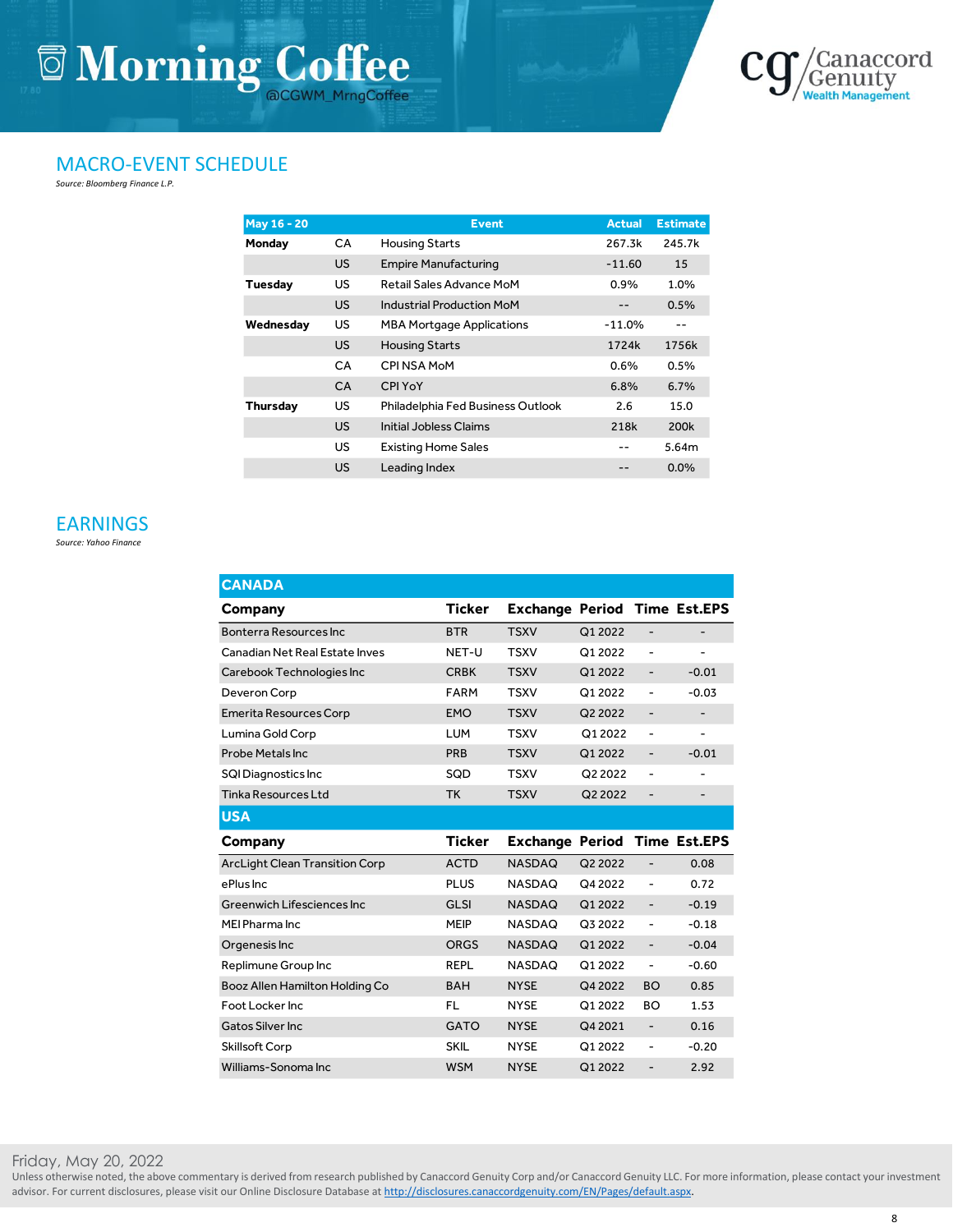### **Morning Coffee DCGWM MrngCoffee**



#### MOST READ NEWS

*Source: Bloomberg Finance L.P.*

1) Griffin's Citadel Nears Tipping Point on Chicago Exit 2) Melvin Investors Irate Over Fair-Weather Fund's Shutdown 3) A Wild Housing Market Becomes Seller's Headache Overnight 4) Futures Rise With Stocks as China Lifts Sentiment: Markets Wrap 5) Apple Shows Headset to Board in Sign of Progress on Project 6) Stocks End Lower in Late-Day Slide as Havens Bid: Markets Wrap 7) China Banks Cut Key Rate by Record to Boost Ailing Economy 8) Stock Selloff May Be Entering a New Phase: Mohamed A. El-Erian 9) Hedge Fund Forced Liquidations Are Big Risk for China Stocks 10) Plotkin's Melvin Shutdown Prompts Reddit Crowd Victory Parade

THE LAST DROP: *"Never bend your head. Always hold it high. Look the world straight in the eye."*

Helen Keller